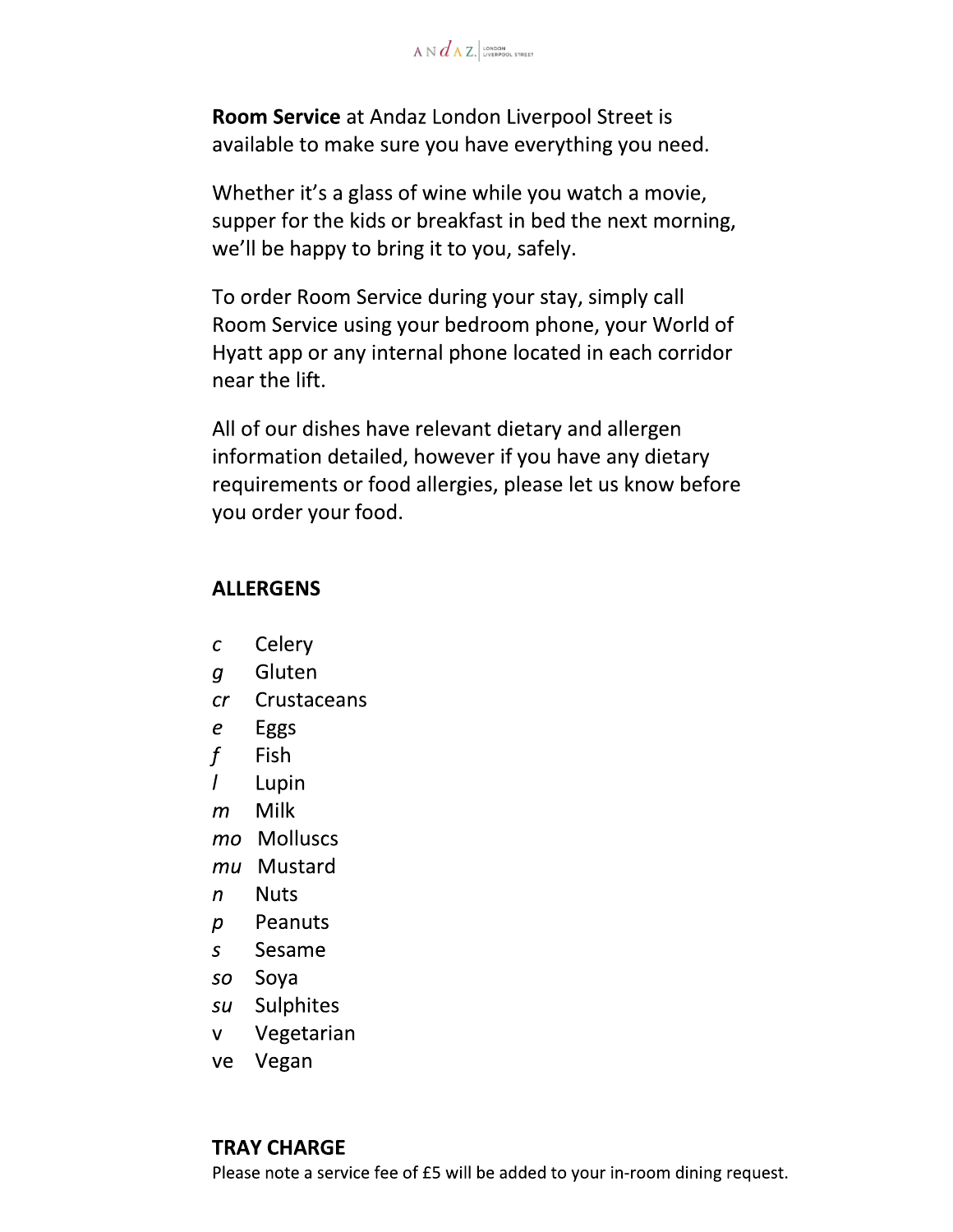

# **BREAKFAST** WEEK 7.00AM - 10.30AM | WEEKEND 7.00AM - 11.00AM

Please note Room Service breakfast is not included on Bed & Breakfast stay rates

## **Full English Breakfast** 25.5

Fried, poached or scrambled free range eggs, Cumberland pork sausage, bacon, grilled mushrooms, baked beans, grilled tomato & hash brown. Served with your choice of tea or coffee, fresh juices, fruit salad & a bakery basket  $-g$  su m e

## **Vegetarian Breakfast** 23.5

Fried, poached or scrambled free range eggs, avocado, hash brown, grilled mushrooms, spinach, grilled tomato, beans & vegetarian sausage. Served with your choice of tea or coffee, fresh juices, fruit salad & a bakery basket  $-g$  su m e v

## **Vegan Breakfast** 18.5

Vegetable sausage, baked beans, smashed avocado, sautéed spinach, roasted plum tomato, hash browns & mushrooms. Served with your choice of tea or coffee, fresh juices, sourdough toast & fruit salad  $-g$  ve

## Eggs Royale 12.5

Two free-range poached eggs, smoked salmon, Hollandaise sauce on toasted English muffin  $-g$  sum ef

## **Eggs Benedict** 12.5

Two free-range poached eggs, Wiltshire ham, Hollandaise sauce on Toasted English muffin  $-q$  su m e

## **Eggs Florentine** 10.5

Two free-range poached eggs, spinach, Hollandaise sauce on toasted English muffin  $-g$  su m e v

## Pancakes & Bacon 9.5

Homemade pancakes, maple syrup & bacon  $-g$  m e

## Waffles | Pancakes | French Toast 8.5

Homemade. Served with maple syrup and seasonal berries & whipped cream, bacon or caramelised banana  $-g \, m \, e \, v$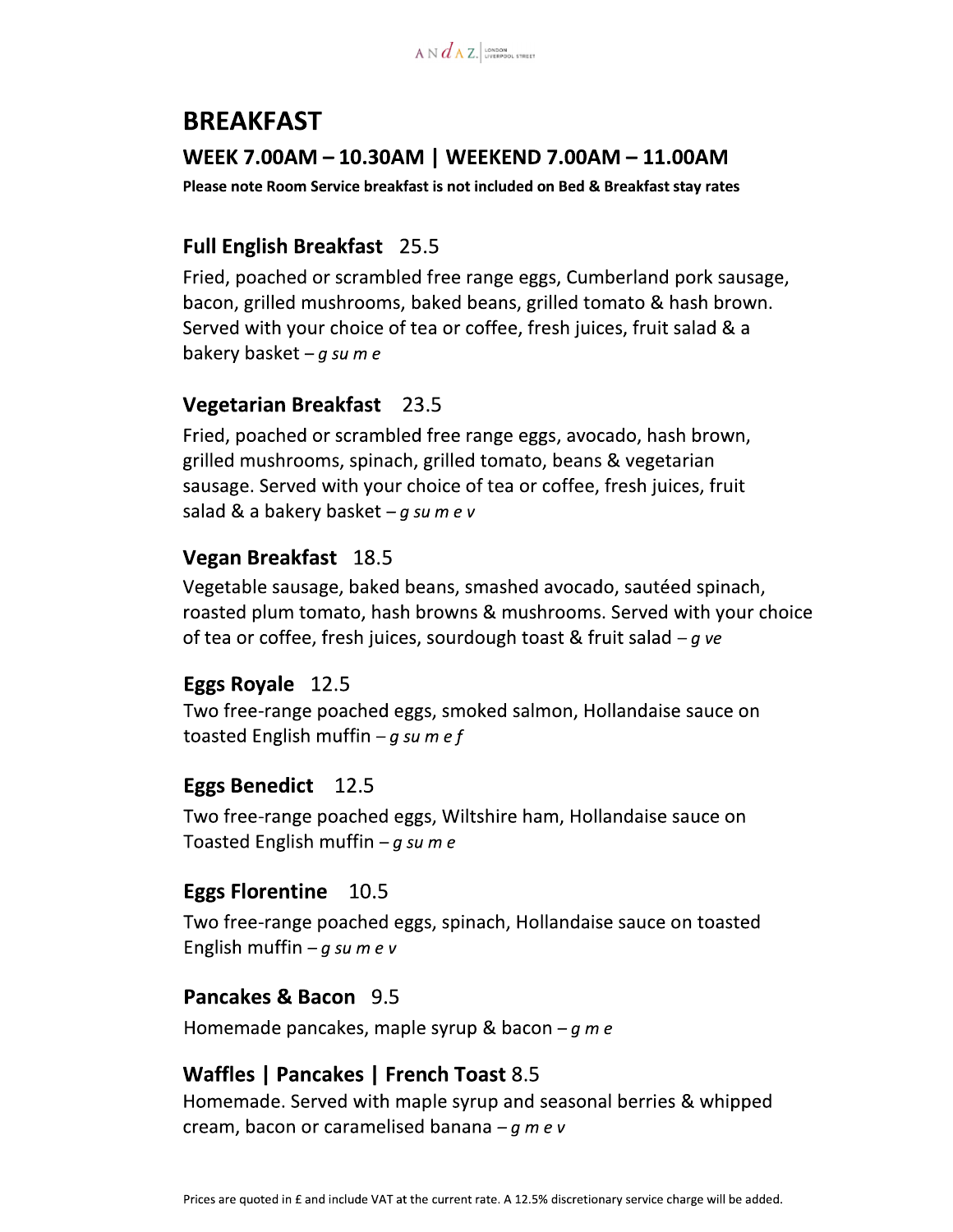

## Andaz Avocado Toast 6.5

Sourdough bread, crushed avocado, homemade tomato & chilli salsa – g su e ve Add smoked salmon 3.5 | two poached eggs 2.5 | bacon 1.5

#### **Breakfast Cheese & Charcuterie** 8.5

Assorted breakfast cheese & charcuterie platter, Kalamata olives & sourdough toast  $-g \, m$ 

#### Your Choice of Eggs 10.5

Enjoy our scrambled, fried, poached or boiled eggs  $-q e v$ White | Brown | Sourdough Toast

#### Omelette 9.5

Enjoy our soft cooked omelette by adding your favourite toppings  $-g e$ Cheddar | Wild mushroom | Tomato | Ham | Onions | Jalapeno White | Brown | Sourdough Toast

#### **Nutrition Grains 10.5**

**Scottish Porridge** cooked with water or milk, seasonal berries, organic honey  $-v$ **Bircher Muesli** chia seed, shaved coconut, cherry compote  $-\nu q$ **Andaz Granola** homemade acai puree, seasonal berries, greek yoghurt  $-mv$ 

Seasonal Fruits & Berries Bowl 8.5 Stunning pots of cut fruits, berries & basil syrup - vg

#### Yoghurt Pots 5.5

Natural Greek yoghurt  $-mv$ Add seasonal berries 2.5 | Fresh cut fruits 2.5 | Agave syrup 1.5

#### **Cereal Bowl** 3.5

Bran or cornflakes with your choice of milk  $-q$ Oat | Coconut | Hazelnut | Soy | Semi skimmed | Full fat

#### **Quinoa Fruit Salad** 9.5

Red quinoa, mango, pineapple, mixed berries & honey lime dressing  $-vg$ 

#### Porridge 10.5

Coconut polenta porridge, mixed berries & Canadian maple syrup  $-vg$ 

## **Coconut Yoghurt Pot** 5.5

Add seasonal berries 2.5 | Fresh cut fruits 2.5 | Agave syrup  $1.5 - vq$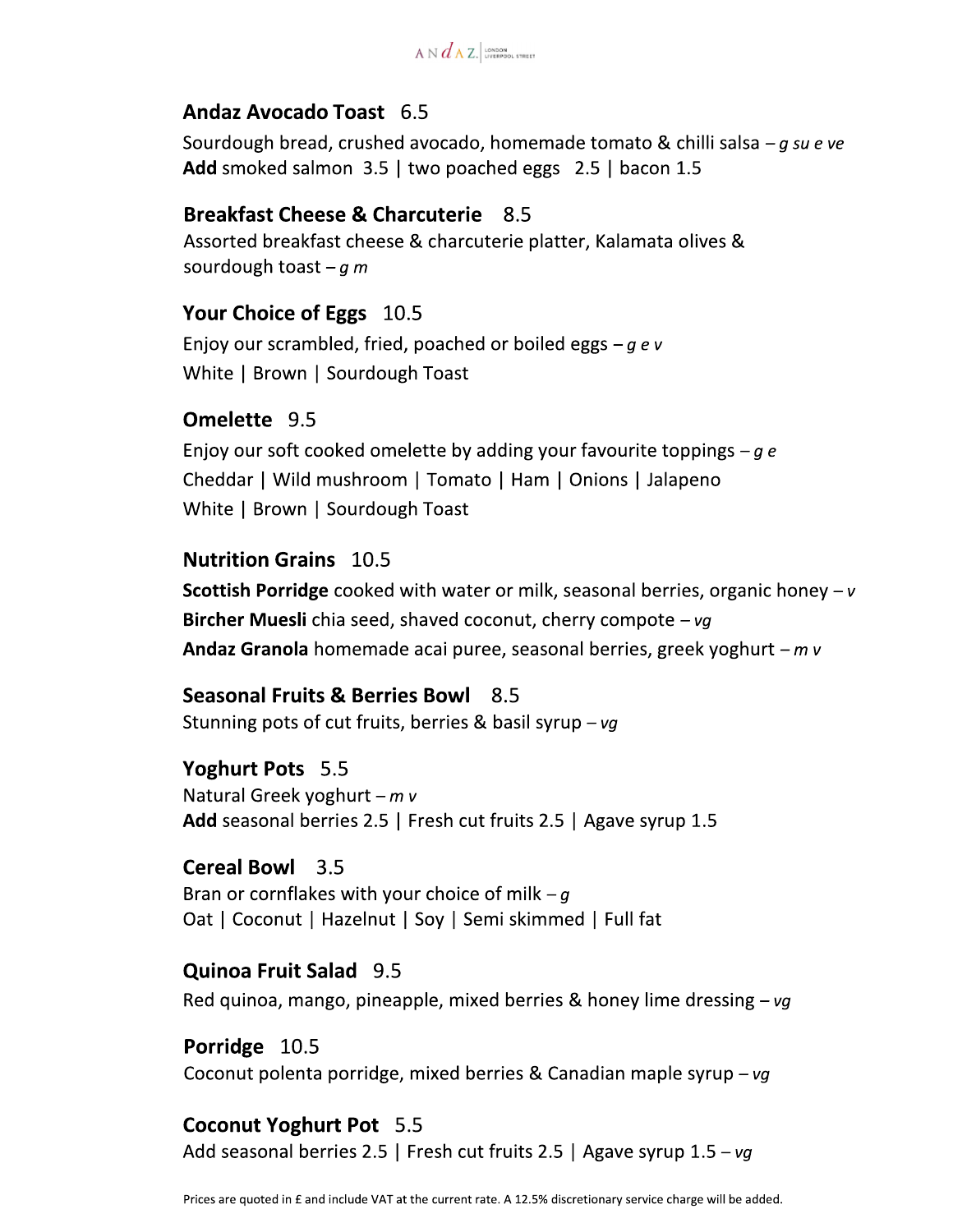

**Fresh Pressed Juice 5.5** Orange | Grapefruit | Apple

### **HOT DRINKS 5.5**

## **Hot Chocolate**

#### Coffee

Cappuccino | Latte | Espresso | Decaf | Flat White | Americano

## Tea

English breakfast | Earl Grey | Green | Camomile | Darjeeling | Assam

#### **Milk**

Oat | Coconut | Hazelnut | Soy | Semi skimmed | Full fat

## ALL DAY DINING | DAILY 12.00PM - 10.00PM

## Prawn Cocktail 16.5

King prawns, avocado, spicy cocktail sauce & coriander cress  $-$  cr su

## **Avocado Garden** 14.5

White quinoa, pomegranate & beetroot hummus  $-v$ 

#### Caesar Salad 13.5

Baby gem lettuce, pancetta, soft egg, anchovy, parmesan, croutons  $-q$  m su e Add Avocado 2.5 | Grilled tiger prawn 4.5 | Grilled chicken 3.5

## Greek Salad  $13.5$

Cucumber, peppers, Kalamata olives, onion, feta cheese & fresh oregano - m su Add Honey roast ham 1.5 | Aged pork salami 1.5

## Club Sandwich 13.5

Toasted homemade country bread, grilled chicken, streaky bacon, fried egg, lettuce, tomato & mayonnaise. Served with fries  $-g$  mu e

## Soup of the Day 10.5

Selection of today's freshest market produce  $-v$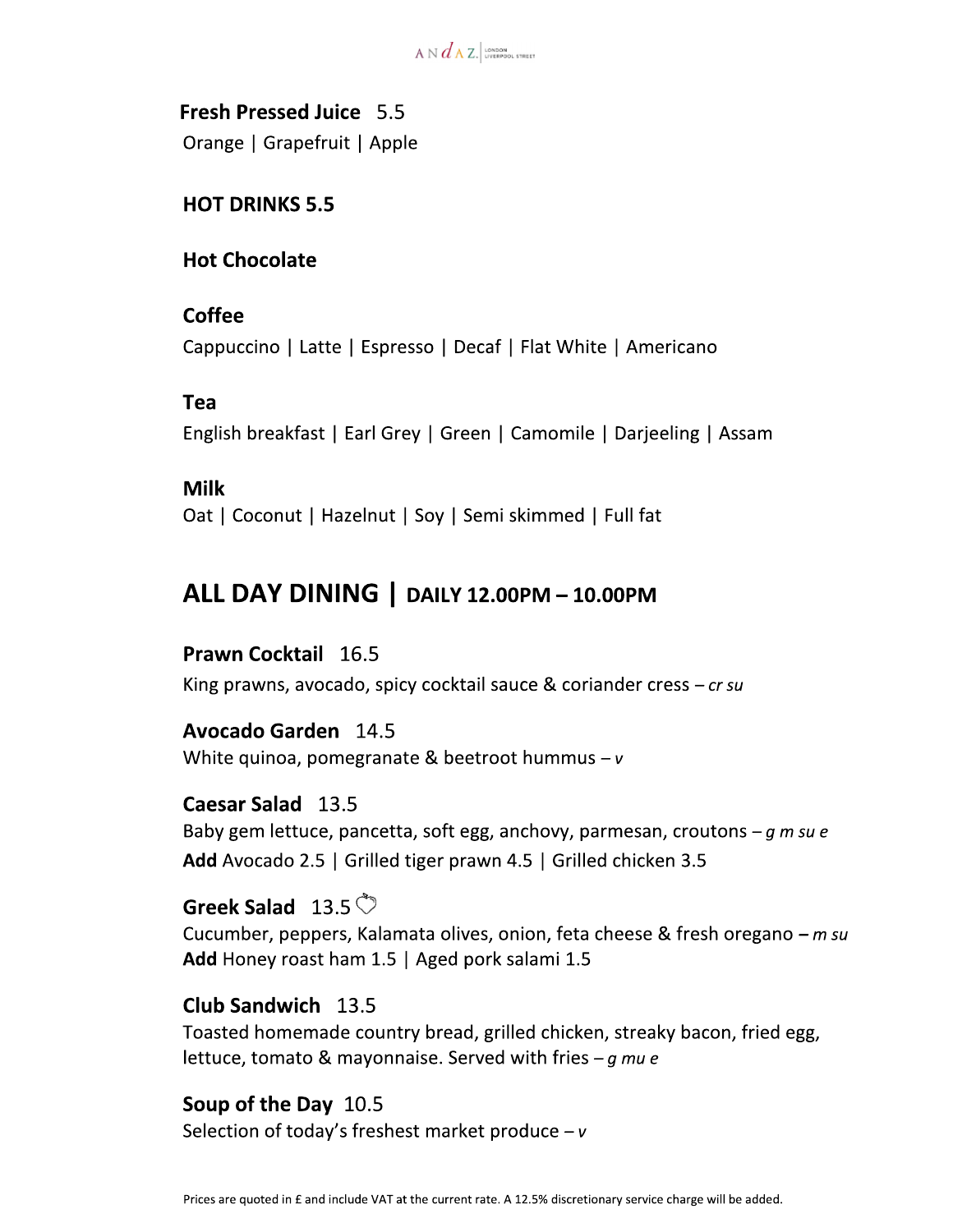$A \vee d$   $A$   $Z$ . LONDON

#### **ANDAZ BURGERS**

Served in a poppy seed brioche bun and a choice of skin-on fries or leaf salad

**Buttermilk Chicken Burger 15.5** Lettuce, tomato, gherkin, Swiss cheese & truffle mayo  $-g \, m \, m \, u \, e$ 

**Angus Beef Burger** 16.5 Lettuce, tomato, gherkin, Swiss cheese & truffle mayo  $-g \, m \, m \, u \, e$ 

**Add** Bacon | Olive tapenade | Guacamole | Fried onions | Chilli jam 1.5

Miso Aubergine 16 Pepper relish, honey miso & pesto  $-su$  vg

Wild Mushroom Risotto 17.5

Leeks & parmesan  $-su$  m

Seafood Linguine 19.5 Cherry tomatoes, rocket, garlic, chilli & red onion  $-g$  su e f

**Confit Duck Leg** 20.50 Heritage Potatoes, fresh figs & red wine sauce  $-su$ 

**Braised Shoulder of Lamb** 23.5 Colcannon & mint gravy  $-c$  m su

**FROM THE GRILL** Served with caramelised shallot, garlic purée & a choice of sauce. Approximate pre-cooked weights.

Dedham Vale Ribeye Steak 270g 28.5 Fillet of Salmon 210g 18.5 Spatchcocked Baby Chicken 230g 16.5 Wild Seabass Fillet 180g 20.5

#### **Sauces**

Peppercorn | Béarnaise | Red Wine Jus | Salsa Verde | Parmesan Truffle Black Pepper Butter | Chimichurri | Truffle Mayo

#### Sides<sub>5</sub>

Fries | Sweet Potato Fries | Macaroni & Cheese –  $q m$  | Creamed Spinach – m Mashed Potatoes  $-m$  | Sautéed Vegetables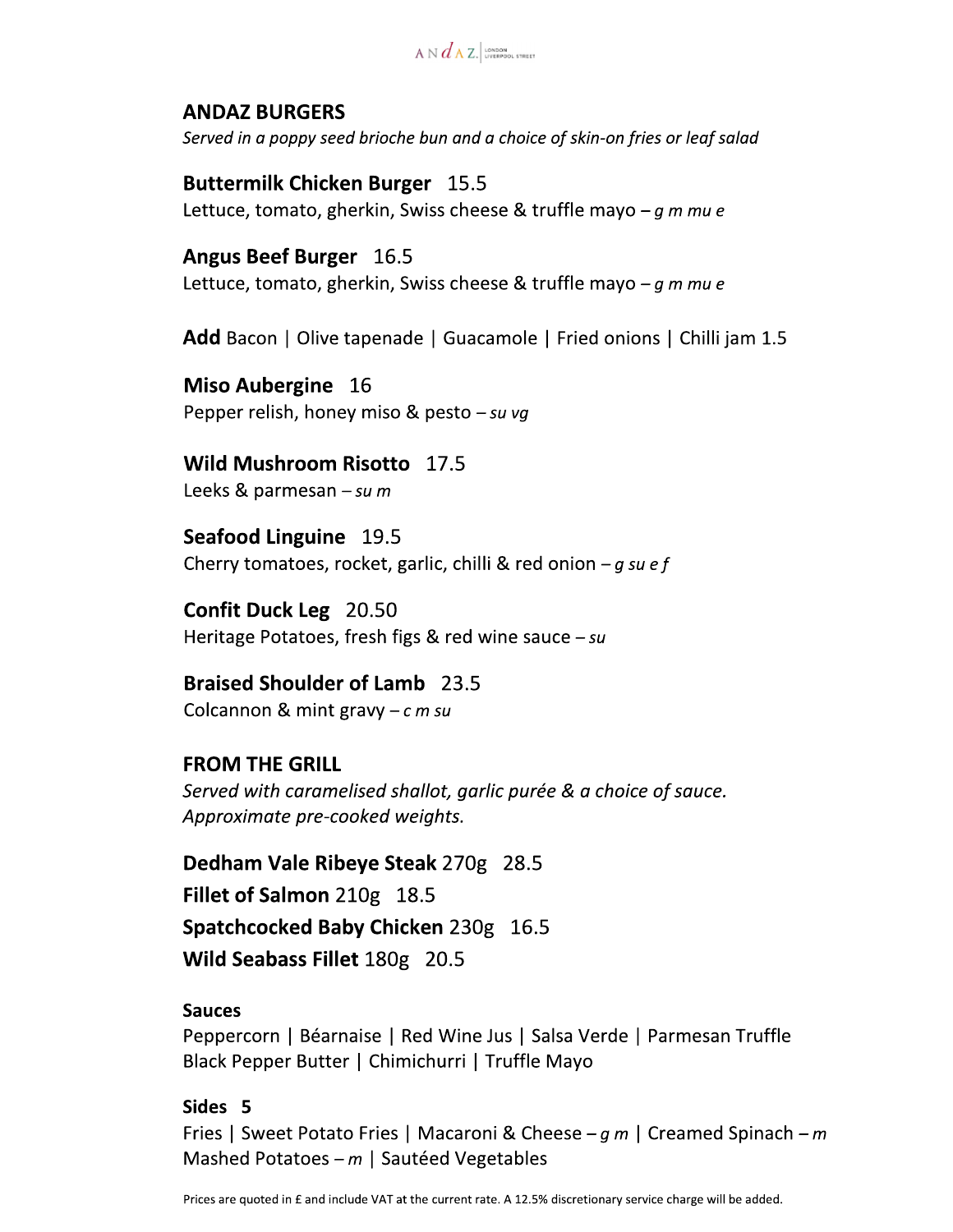$A \vee d$   $A$   $Z$ , LONDON

## **Cheese & Charcuterie** 14.5

Parma ham, salami, coppa & assorted cheeses served with country bread, cheese crackers, cornichons & marinated olives  $-q$  m

#### **KIDS MENU**

Soup of the Day 5.5 **Garden Salad & Vinaigrette Dressing 5.5** 

Fish or Chicken Goujons & Fries  $7.5 - g$ 

Macaroni & Cheese  $5.5 - me$ 

Linguine Pasta with Fresh Tomato & Basil  $6.5 - me$ 

Fruit Salad 4.5 **Ice Cream** Vanilla | Chocolate 2.5 per scoop - m **Strawberry Sorbet** 2.5 per scoop

## MIYAKO | JAPANESE RESTAURANT | TUESDAY - SATURDAY LUNCH 12.00AM - 3.00PM | DINNER 5.00PM - 9.00PM

Miso Soup  $4.5 - fso$ 

Prawn Gyozas 6 pieces 9.5 Fried dumplings with dumpling sauce  $-g$  cr e s

**Bento Boxes** Salmon Teriyaki 25.5 –  $q e f s$  so su Chicken Teriyaki 24.5 – g e f s so su Pork Belly  $24.5 - q$  efs so su

Yakimeshi 7.5 $\circled{}$ Traditional Japanese egg fried rice with vegetables  $-g e s u$ 

**Chef's Selection** Nigiri 8 Slices  $27.5 - qfsu$ Sashimi 9 Slices  $16.5 - f$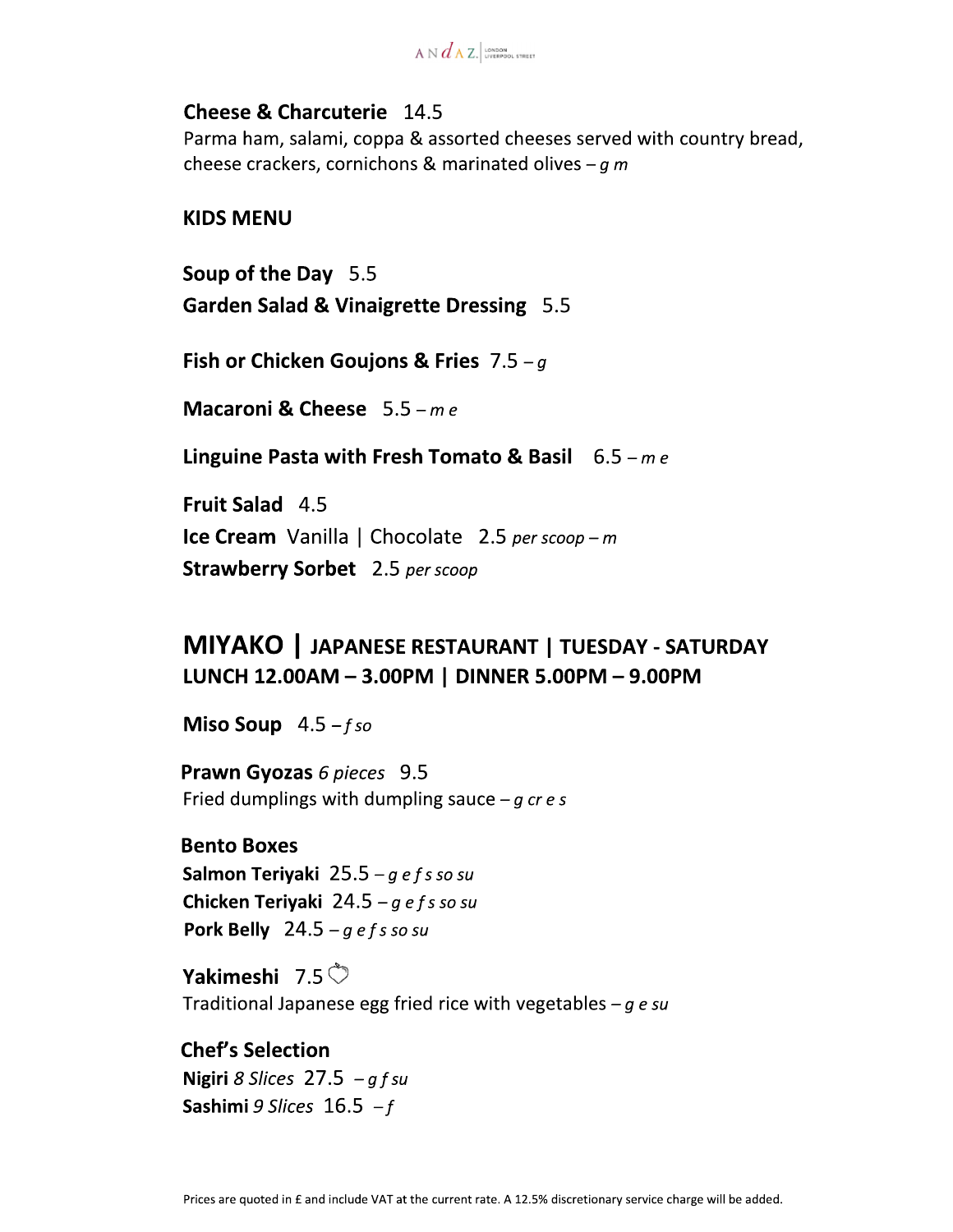$A \vee d$   $A$   $Z$ . LONDON

**Uramaki** 6 pieces Miyako 8.5 Breaded prawns with spicy sauce & katsu  $-g$  cr e mu s su Tuna & Avocado 6 pieces  $8.5 - gf$  mu s su Crispy Spicy Salmon 6 pieces  $8.5 - g f e$  mussu

Maki 6 pieces Served with pickled ginger, wasabi & soy Tuna  $8.5-gfe$  mu su Salmon  $8.5-gfe$  mu su Avocado 5.5 –  $q$  mu su vq  $\mathcal{L}$   $\Lambda$ 

#### **DESSERTS**

Lemon & White Chocolate 7.5 Lemon gel, white chocolate & micro sponge  $-q$  m

**Custard Tart** 8.5 Nutmeg custard tard & Salted caramel ice cream  $-g e m$ 

**Chocolate Fondant** 10.5 Warm chocolate cake with a molten center & vanilla ice cream  $-g \, e \, m$ 

**British Cheese Selection 9.5** Colston Basset blue, Somerset brie, Keens cheddar, fig chutney & cheese biscuits – g e m

Homemade Ice Creams & Sorbets 2.5 per scoop **Ice Creams** Vanilla | Chocolate | Salted Caramel –  $m$ Sorbets Coconut | Strawberry | Passion Fruit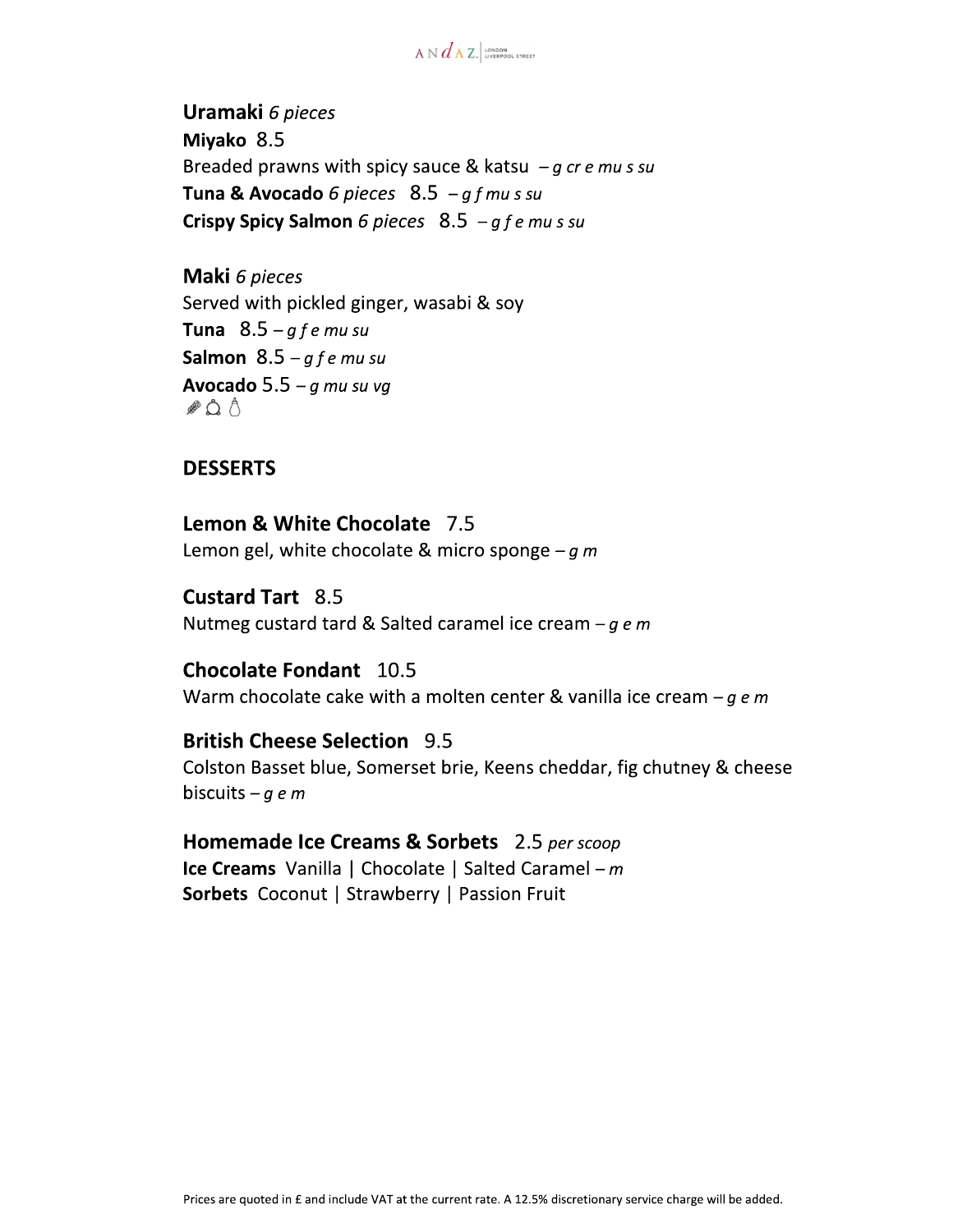$A \vee d$   $A$   $Z$ . LONDON

## **DRINKS MENU**

We are conscious of how harmful plastic is to the environment so our drinks are served without straws. If you require a straw and we can provide a biodegradable alternative.

#### **BEERS**

Asahi | Heineken | Heineken 0% | Peroni 6

## **CHAMPAGNE & SPARKLING | 150 ML / BOTTLE**

NV Cuvée Especial Brut, Pere Ventura 9.5 / 44 NV Giall'Oro, Prosecco Superiore DOCG, Ruggeri 52 NV Veuve Clicquot Ponsardin, Yellow label, France 13.5 / 76

## **WHITE | 175 ML / 250 ML / BOTTLE**

Trebbiano, Rubicone IGT, Rometa 7/9/25 Pinot Grigio, Il Casone, Italy 8 / 10 / 30 Riesling Johannishof, Knipser, Germany 11 / 14 / 39 Chardonnay, Bogle, USA 13 / 16 / 43 Chablis, Domaine Defaix, France 48

## **ROSE | 175 ML / 250 ML / BOTTLE**

Grenache, Cinsault & Carignan Roubertas, France 9 / 13 / 40

#### **RED | 175 ML / 250 ML / BOTTLE**

Sangiovese, Rubicone IGT, Rometta 7/9/25 Nero d'Avola, Mandrarossa, Italy 8.5 / 10.5 / 32 Tempranillo, El Meson, Rioja 11 / 14 / 39 Malbec, El Esteco Don David, Argentina 13 / 16 / 43 Cab. Sauvignon / Merlot, Chateau Cru Godard, France 48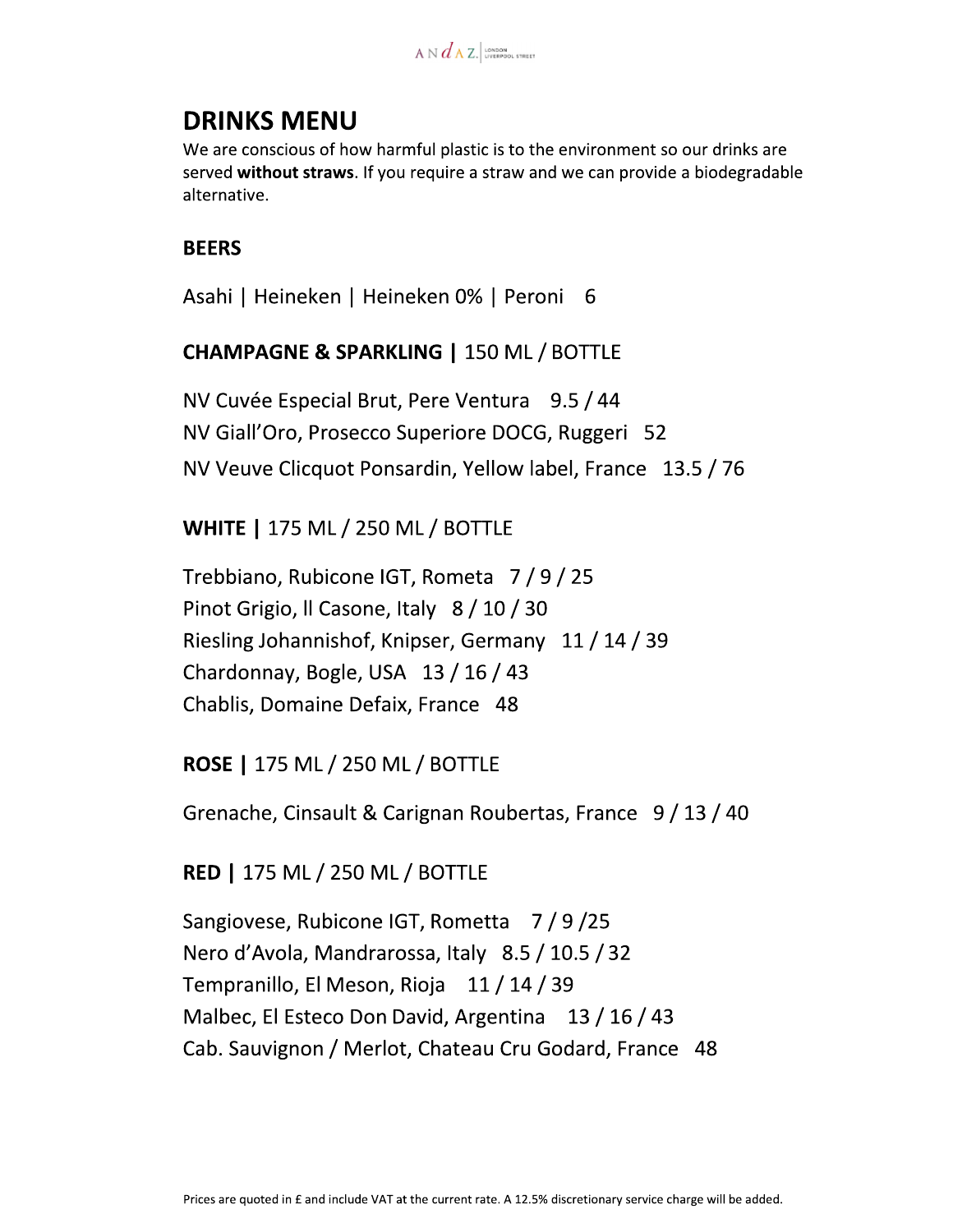$A \vee d$   $A$   $Z$ . LONDON

#### **WHISKEY 11**

Jack Daniel's Dalwhinnie Jameson Johnnie Walker Black Label Maker's Mark

**WHISKEY 12** Macallan 10 yo Glenlivet

**WHISKEY 16** Lagavulin 16 yo

**GIN 11 Bombay Sapphire** Tanqueray

**GIN 12.5 Hendricks** Monkey 47

VODKA 11 **Ketel One** 

**VODKA** 12.5 **Belvedere Grey Goose** 

**LIGHT RUM** 11 Havana Club 3 yo

**DARK RUM 16** Zacapa 23 yo

**COGNAC** 11 **Remy Martin VSO** 

**COCKTAILS** 14

**Tom Collins** Gin, sugar syrup, lemon juice & soda water

Cosmopolitan Vodka, Cointreau, cranberry juice & lime juice

**Mojito** Rum, lime juice, sugar syrup & mint

**Old Fashioned** Bourbon, sugar, bitters

#### **Martini (Gin or Vodka)** With lemon twist, olives or dirty